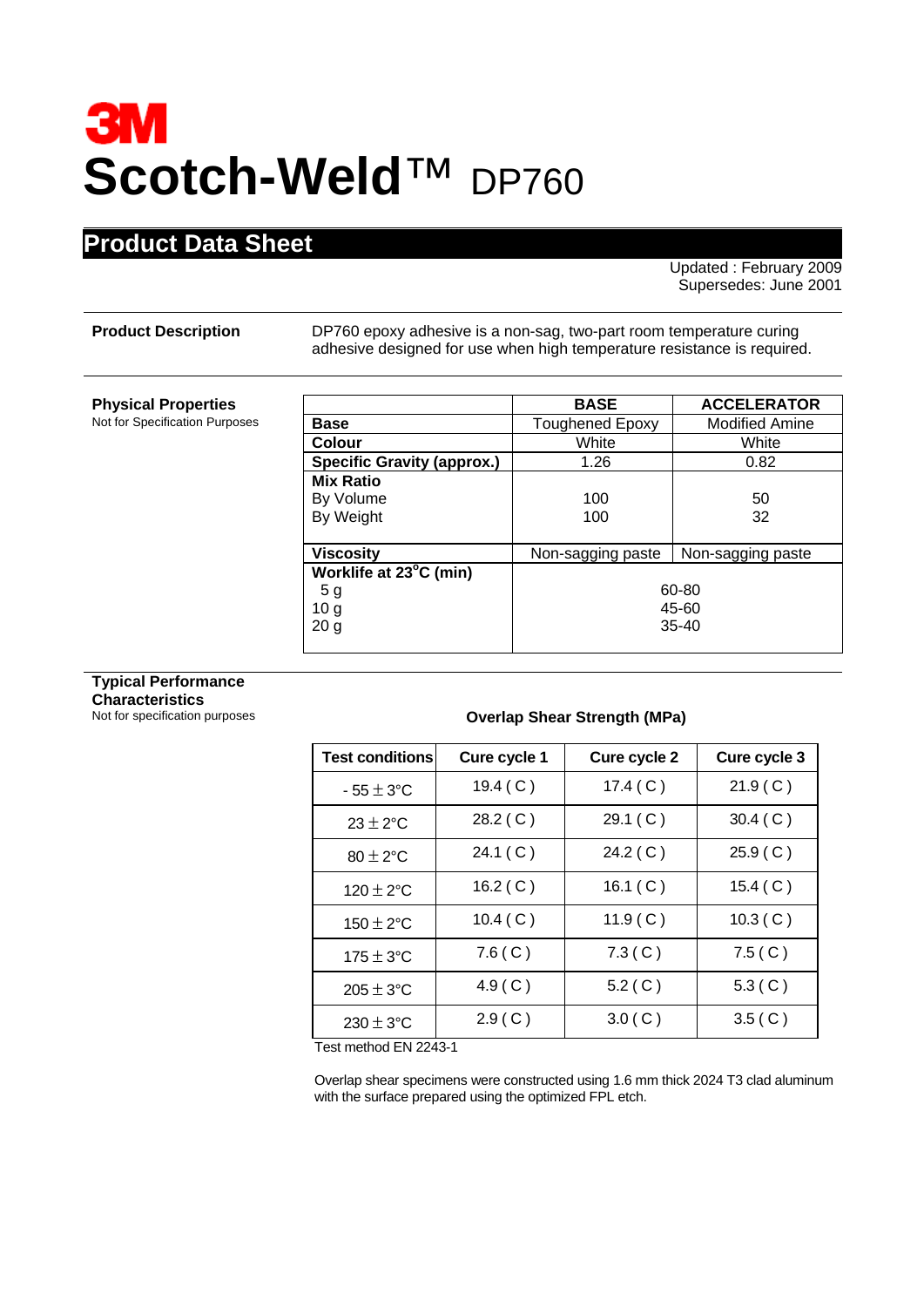# **Typical Performance Characteristics**<br>Not for specification purposes

### **Roller (Bell) Peel Strength (N/25mm)**

| Cure cycle 1 | Cure cycle 2 | Cure cycle 3 |
|--------------|--------------|--------------|
| 184          | 54           | 159          |

Test method EN 2243-2

 Roller (Bell) peel specimens were constructed using 1.6 and 0.5 mm thick 2024 T3 clad aluminum with the surface prepared using the optimized FPL etch

*Cure cycles :* 

7 days at 23  $\pm$  2°C under a pressure of 100 kPa the first 24 hours

24 hours at 23  $\pm$  2°C under a pressure of 100 kPa followed by a 60 min post cure at 80  $\pm$  3°C

120 min at  $65 \pm 3$ °C under a pressure of 100 kPa.

150 µm diameter glass beads were used to control glue line thickness

# **Environmental Resistance**

### **Overlap Shear Strength (MPa)**

| <b>Conditions</b>                          | <b>Test results</b> |
|--------------------------------------------|---------------------|
| Control (23°C / 50% RH)                    | 28.8 (Cohesive)     |
| D.I. water at 23°C                         | 29.1 (Cohesive)     |
| 150°C dry heat                             | 21.4 (Cohesive)     |
| $JPA$ fuel at 23 $°C$                      | 28.9 (Cohesive)     |
| Engine oil at 23°C                         | 27.8 (Cohesive)     |
| Hydraulic oil at 23°C                      | 27.2 (Cohesive)     |
| 50°C; $\geq$ 95 % relative humidity        | 24.9 (Cohesive)     |
| 5 % salt spray at 35°C                     | 28.1 (Cohesive)*    |
| * Denotes no corrosion under the glue line |                     |

Test method EN 2243-1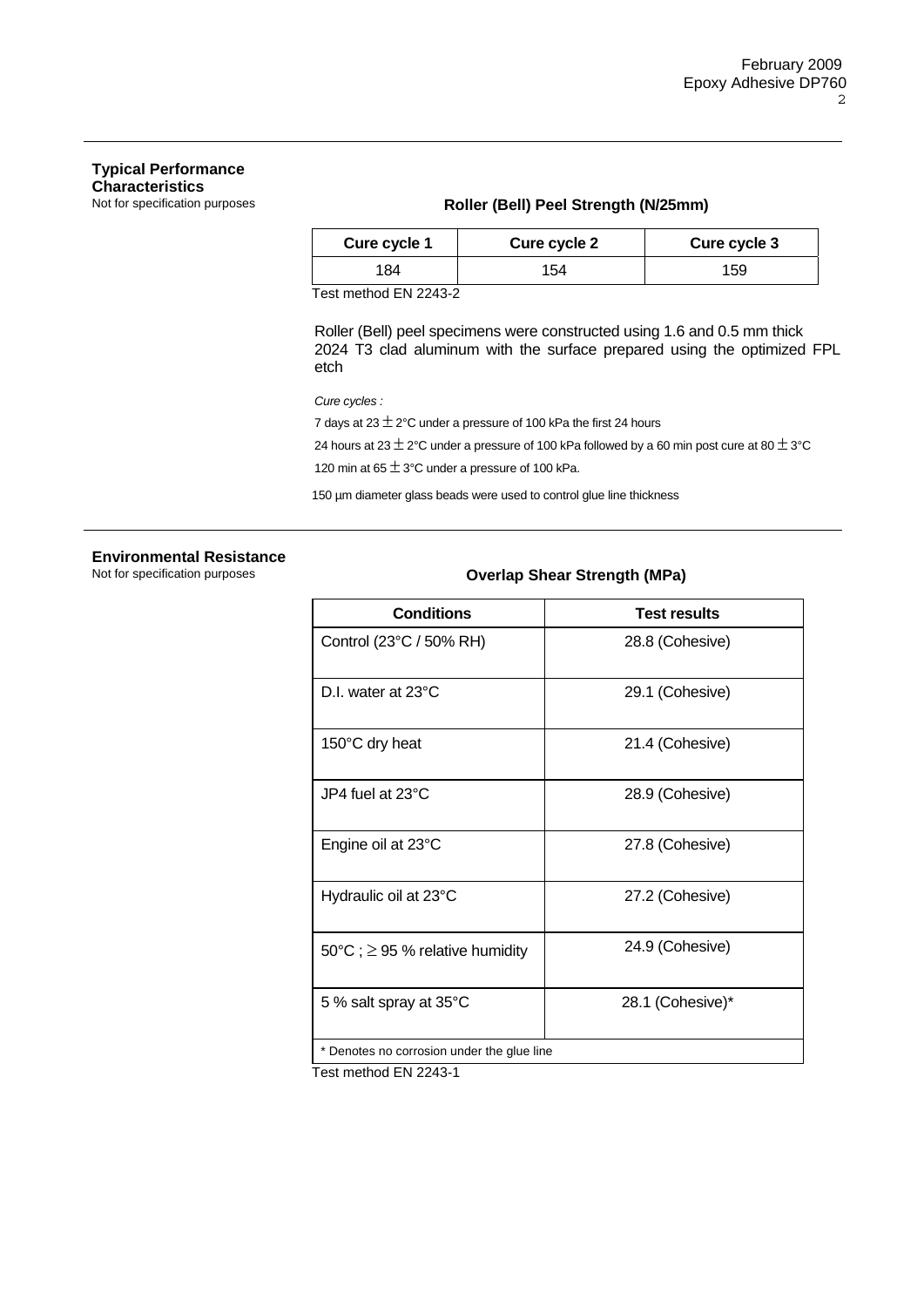# **Long term humidity resistance**

| <b>Test</b><br>conditions | <b>Initial Performance</b>    |                 | Performance after 750 h<br>at 70°C $\geq$ 95 % RH |                                 |
|---------------------------|-------------------------------|-----------------|---------------------------------------------------|---------------------------------|
|                           | <b>Clad AA</b>                | <b>Bare AA</b>  | <b>Clad AA</b>                                    | <b>Bare AA</b>                  |
| - 55 $\pm$ 3°C            | 18.8 (Cohesive)               | 18.6 (Cohesive) | 22.9(Cohesive)                                    | Not tested                      |
| $23 \pm 2^{\circ}$ C      | 28.7 (Cohesive)               |                 | 24.8 (Cohesive)                                   | 19.0<br>(Adhesive/<br>Cohesive) |
| $80 \pm 2$ °C             | 22.9 (Cohesive)               | 21.9 (Cohesive) | 16.5 (Cohesive)                                   | 18.0<br>(Cohesive)              |
| 120 $\pm$ 2°C             | 16.5 (Cohesive)               | 14.6 (Cohesive) | 8.3<br>(Adhesive/Cohe<br>sive)                    | 12.8<br>(Cohesive)              |
| 150 $\pm$ 2°C             | 10.4 (Cohesive)               | 10.0 (Cohesive) | 5.6<br>(Adhesive/Cohe<br>sive)                    | 9.0<br>(Cohesive)               |
| 175 $\pm$ 3°C             | 7.9 (Superficial<br>cohesive) | 6.9 (Cohesive)  | 3.7<br>(Adhesive/Cohe<br>sive)                    | Not tested                      |

#### **Overlap Shear Strength (MPa)**

Test method EN 2243-1

Table denotes typical results obtained on 1.6 mm thick clad and bare 2024 T3 aluminum alloy with the surface prepared by the optimized FPL etch method after curing for 7 days at 23 C. 150 μm glass beads were used to control the glue line thickness.

**Thermal properties** The glass transition temperature (Tg) was determined using Perkin/Elmer DSC7 analyzer with a heating rate of 10°C/min. Second heat values given. Mid-point : 145-150 °C

**Compression strength and Young's modulus**  Data generated from a cast block of material (12.5 x 12.5 x 25 mm) and curing for 24 hours at 23+/-3°C followed by a 60 minutes post-cure at 80+/-3°C. Specific gravity of the cured material was measured as  $1.11$  at 23  $^{\circ}$ C

| <b>Compression strength (MPa)</b> | Young's modulus (MPa) |
|-----------------------------------|-----------------------|
| $23 + 2^{\circ}C$ : 78.8          | $23 + - 2$ °C : 5972  |
| $80 + -2$ °C: 48.7                | $80 + -2$ °C : 4930   |
| $120 + -2$ °C : 36.8              | $120 + -2$ °C : 3633  |
| $150 + -3$ °C : 24.2              | $150 + -3$ °C : 2350  |

**Additional Product Information Work Life:**  After mixing, the mixture remains workable for a time before it becomes too viscous to properly wet the surface to which it is applied. The work life and rate of cure are both greatly affected by temperature and to some extent humidity, curing faster as temperature and humidity are raised.

Once mixed, the adhesive should be used within 1 hour.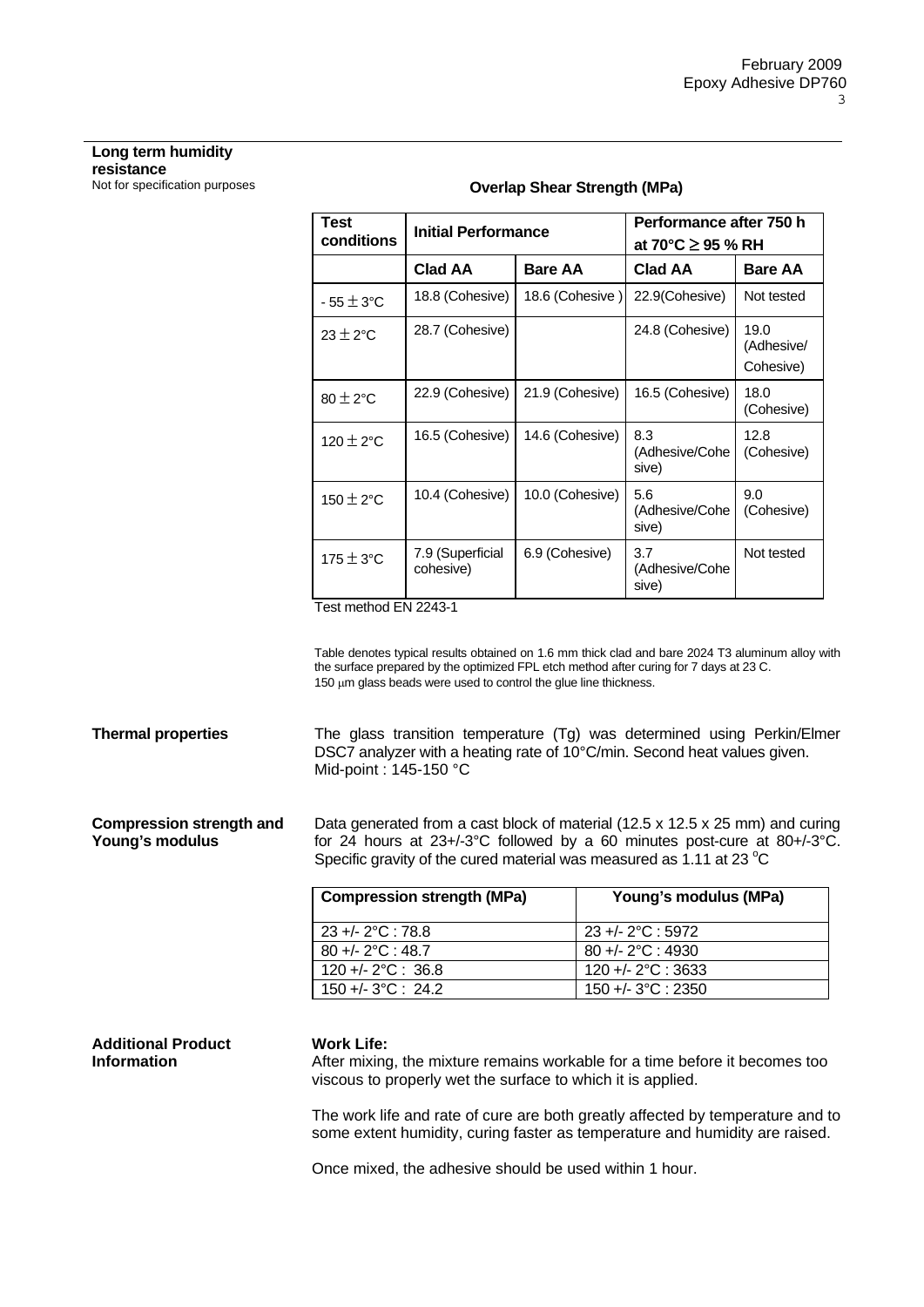|                                   | <b>Equipment:</b><br>3M Scotch-Weld™DP760 is supplied in a dual syringe plastic cartridge<br>designed to fit the EPX <sup>™</sup> applicator system.                                                                                                         |
|-----------------------------------|--------------------------------------------------------------------------------------------------------------------------------------------------------------------------------------------------------------------------------------------------------------|
|                                   | Contact your 3M representative for assistance in selecting application<br>equipment to suit your specific needs.                                                                                                                                             |
|                                   | <b>Clean Up:</b><br>Excess adhesive can be cleaned up prior to curing with 3M Solvent No.2.                                                                                                                                                                  |
|                                   | Note: 3M Solvent No.2 is flammable. When using solvents for clean up it is<br>essential that the correct safety precautions are observed.                                                                                                                    |
|                                   | A thoroughly cleaned, dry, grease-free surface is essential for maximum<br>performance.                                                                                                                                                                      |
|                                   | Cleaning methods which will produce a break free water film on metal<br>surfaces are generally satisfactory                                                                                                                                                  |
| <b>Surface Preparation</b>        | For high strength structural bonds, paint, oxide films, oils, dust and all other<br>surface contaminants must be completely removed. The level of surface<br>preparation will depend on the required bond strength and environmental<br>resistance required. |
| <b>Storage Conditions</b>         | Rotate stock on a "first in - first out" basis. When stored at room temperature,<br>shelf life is 6 months. 2 years shelf life applies if the<br>material is stored at $-18^{\circ}$ C.                                                                      |
| <b>Shelf Life</b>                 | 6 months from date of dispatch by 3M when stored in the original carton at<br>4°C and 50% relative humidity.                                                                                                                                                 |
| <b>Precautionary Information</b>  | Refer to product label and Material Safety Data Sheet for health and safety<br>information before using the product.                                                                                                                                         |
|                                   | Refer to the Technical Bulletin for information about "Application Guide"                                                                                                                                                                                    |
|                                   | For information please contact your local 3M Office.<br>www.3M.com                                                                                                                                                                                           |
| <b>For Additional Information</b> | To request additional product information or to arrange for sales<br>assistance, call 0870 60 800 50 Address correspondence to: 3M 3M<br>United Kingdom PLC 3M House, 28 Great Jackson Street, Manchester,<br>M15 4PA                                        |